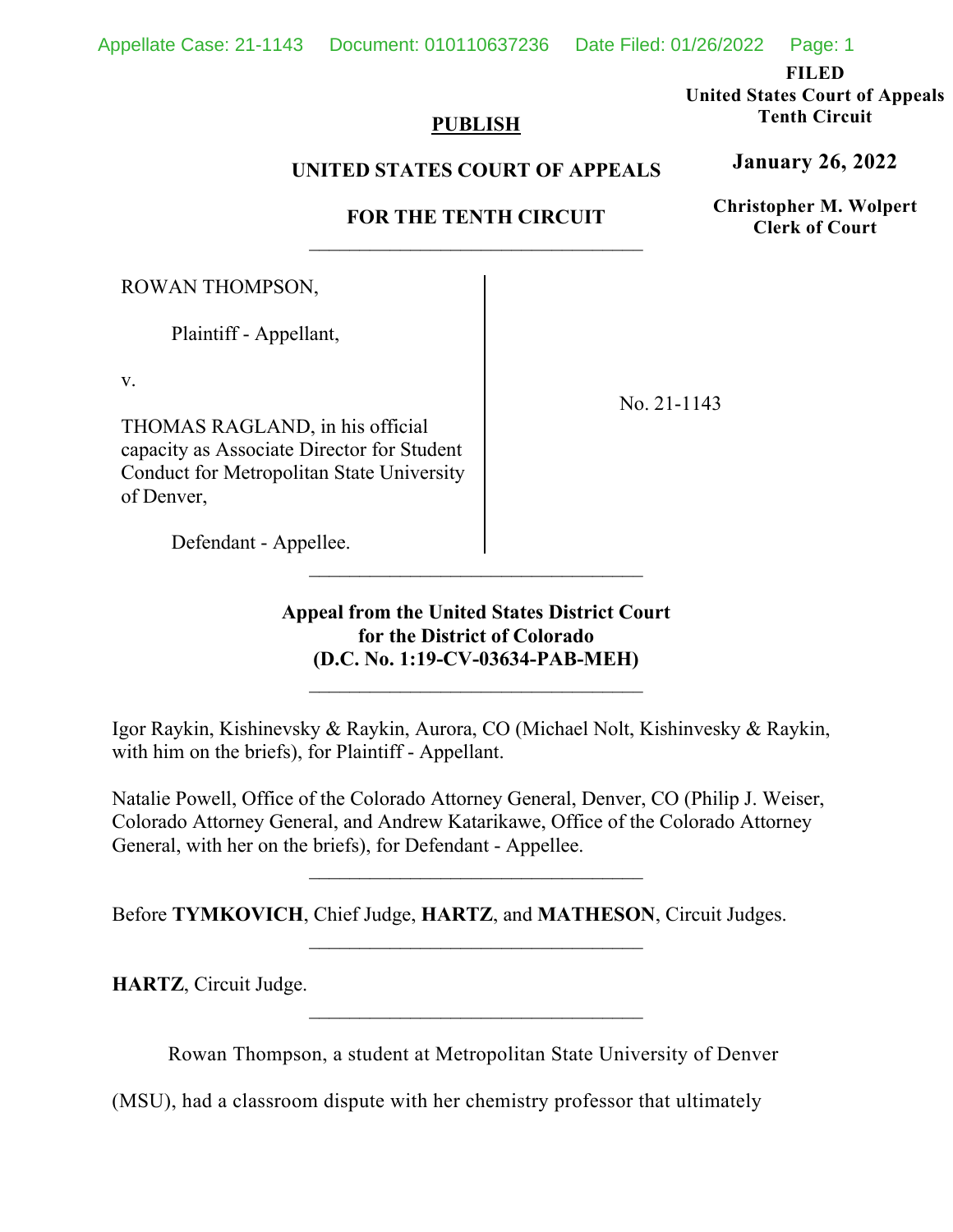prompted Thompson to drop the professor's class. But when Thompson emailed her former classmates to express her displeasure with the professor and to suggest that her classmates leave "honest" end-of-term evaluations, Aplt. App. at 10, Thomas Ragland, MSU's Associate Director for Student Conduct, allegedly prohibited Thompson from further contacting the professor or even discussing the professor with any students taking any of the professor's classes.

Thompson sued Ragland under 42 U.S.C. § 1983, arguing that he violated her First Amendment right to freedom of speech. The district court dismissed the complaint for failure to state a claim, holding that Ragland had not violated clearly established law and therefore was entitled to qualified immunity. Exercising jurisdiction under 28 U.S.C. § 1291, we reverse and remand for further proceedings. Because one can infer from the allegations in the complaint that there was no proper justification for Ragland's actions, the complaint states a violation of clearly established law governing the regulation of student speech.

### **I. BACKGROUND**

On appeal from the grant of a motion to dismiss for failure to state a claim, we treat as true all well-pleaded factual allegations and view them in the light most favorable to the plaintiff. *See Brown v. Montoya*, 662 F.3d 1152, 1162 (10th Cir. 2011). We proceed to summarize the allegations of the complaint.

Thompson has an eye condition that makes her sensitive to light, requiring that she sit in the first three rows of a classroom to see what is written on the white board. She was enrolled in a chemistry class at MSU taught by Dr. Megan Lazorski. On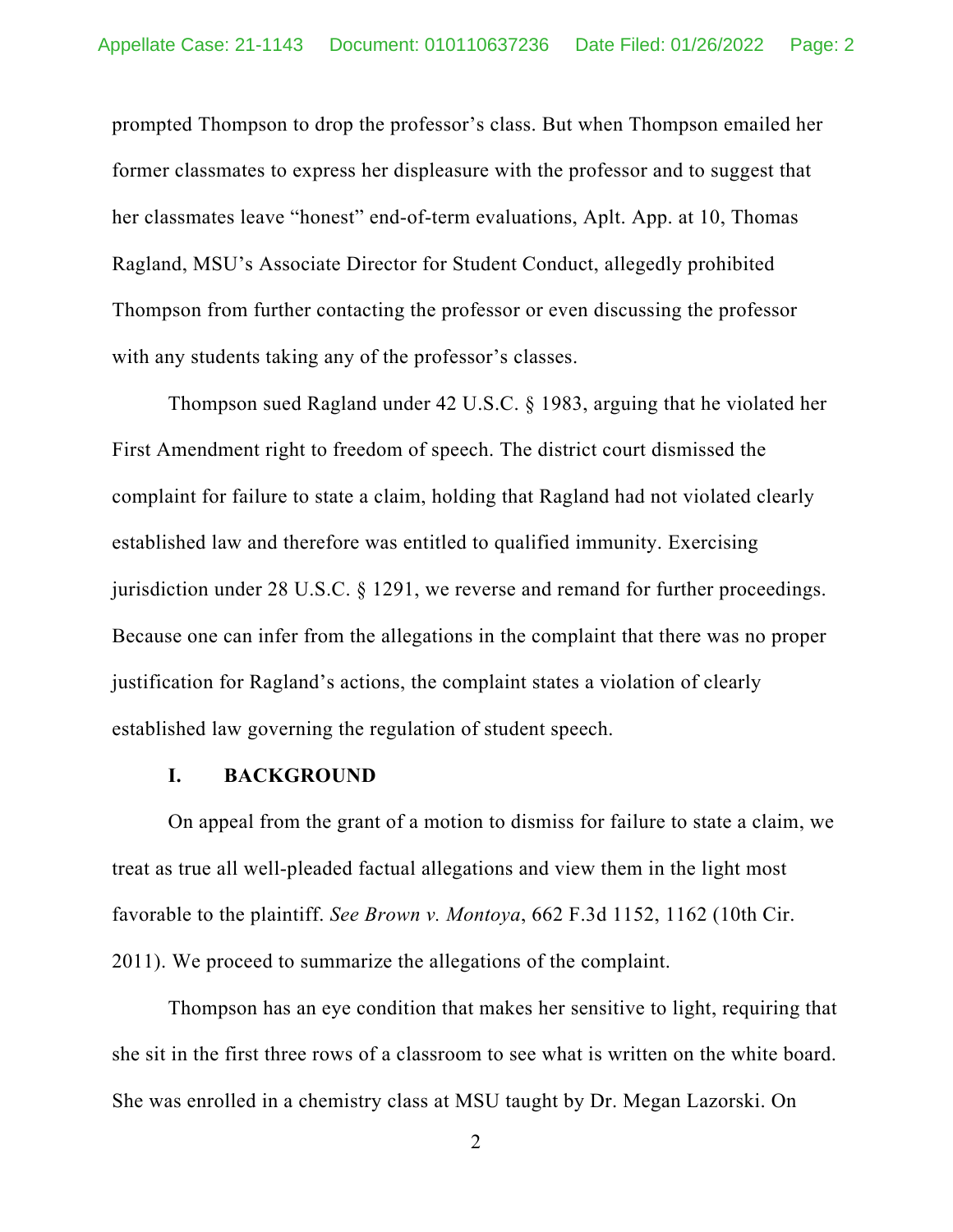February 4, 2019, Thompson arrived late to the class. Noting that all the seats in the first three rows were occupied, she sat on the floor in the front row. Dr. Lazorski did not approve, interrupting her lecture to instruct Thompson to take a seat. Although Thompson informed Dr. Lazorski about her eye condition, the professor still insisted that Thompson move to a seat, and she had students leave the front row so that Thompson could sit there.

A week later, Thompson again arrived late to Dr. Lazorski's class. Because all seats in the first three rows were taken, Thompson sat on the floor in the front row, in a space where a desk was missing. Dr. Lazorski instructed Thompson to move to a seat. Thompson said she preferred to sit on the floor in the front row because of her eye condition. Dr. Lazorski responded that the only options were to sit at a desk or leave the classroom. Thompson chose to leave class.

Thompson ultimately dropped Dr. Lazorski's class because of the seating dispute "and the unlikelihood of it being resolved." Aplt. App. at 8–9. MSU removed the class from Thompson's record, and the school refunded her tuition for the class. Still, Thompson was dissatisfied with how Dr. Lazorski had treated her. She complained about Dr. Lazorski to various top MSU officials and administrators in a letter. She also requested a mediation of her dispute with Dr. Lazorski, which took place on March 18. During the mediation Thompson was encouraged to fill out evaluation and class-rating forms to address her concerns about Dr. Lazorski's performance as a professor.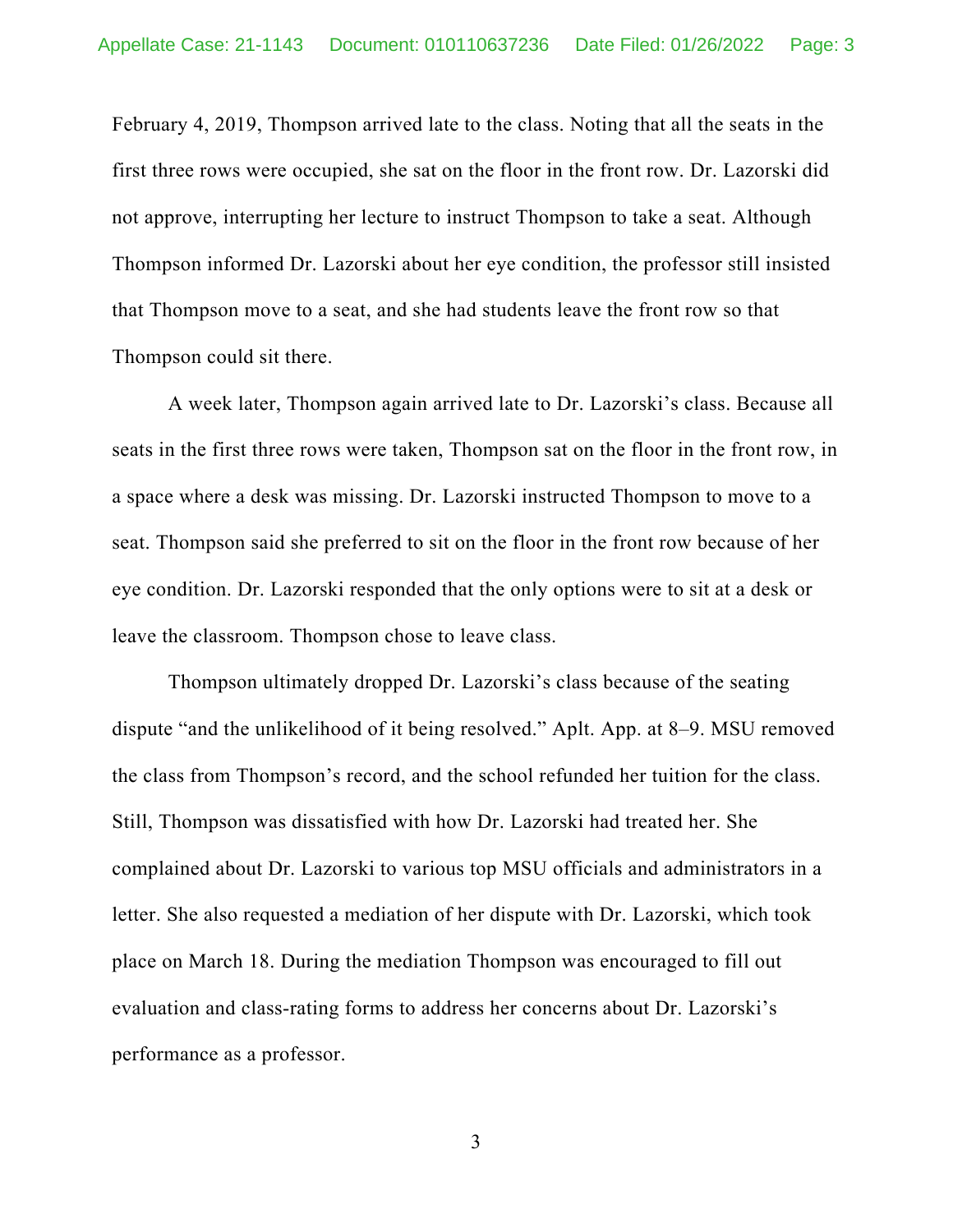Thompson later realized, however, that she could not submit a review of the

class or Dr. Lazorski's performance because she was no longer enrolled in any of the

professor's classes. She proceeded to send the following email to her former

classmates:

Hello everyone, I'm Rowan- some of you may know me as the goth girl who sat on the floor in class. For those who don't know, I came late to class a couple of times and sat on the floor. It angered the professor enough that I was asked to leave class on the last occasion. A few weeks later, after a mediation attempt between the dean of chemistry and the professor, I had to drop the class to stop further confrontation- over sitting on the floor.

I have heard so many of you say how horrible a time you're having in this class, that there are some bits that are ridiculous or downright unreasonable. You shouldn't have to suffer through a class, especially one that is required, and this is not what college is supposed to be like. College is supposed to make us feel excited about our futures and finally learn what we are interested in, not ditch class because we know we won't learn anything. You don't need to keep your complaints and troubles private; this is what the evaluations are for. They're online; the link to fill them out appears when you log into Blackboard, they take only a couple of minutes, are anonymous, and the more detail is said the better. Every issue you've had, every complaint? This is when the faculty and university is listening and wants to hear them. Students, including myself, who have dropped the class won't be able to fill out an evaluation- our voices cannot be heard unless we speak to the deans directly, but I know for a fact that many are afraid to speak face-to-face.

Please, take the few minutes to review this chemistry class and be honest- make the faculty listen to you so that this class can change for the better. If not for yourself, than for those who have had to drop the class, feeling worthless and stupid, or for students who will have to take this class after you.

Hang in there- you're almost done and then you can leave this semester behind you! ? ?

-Rowan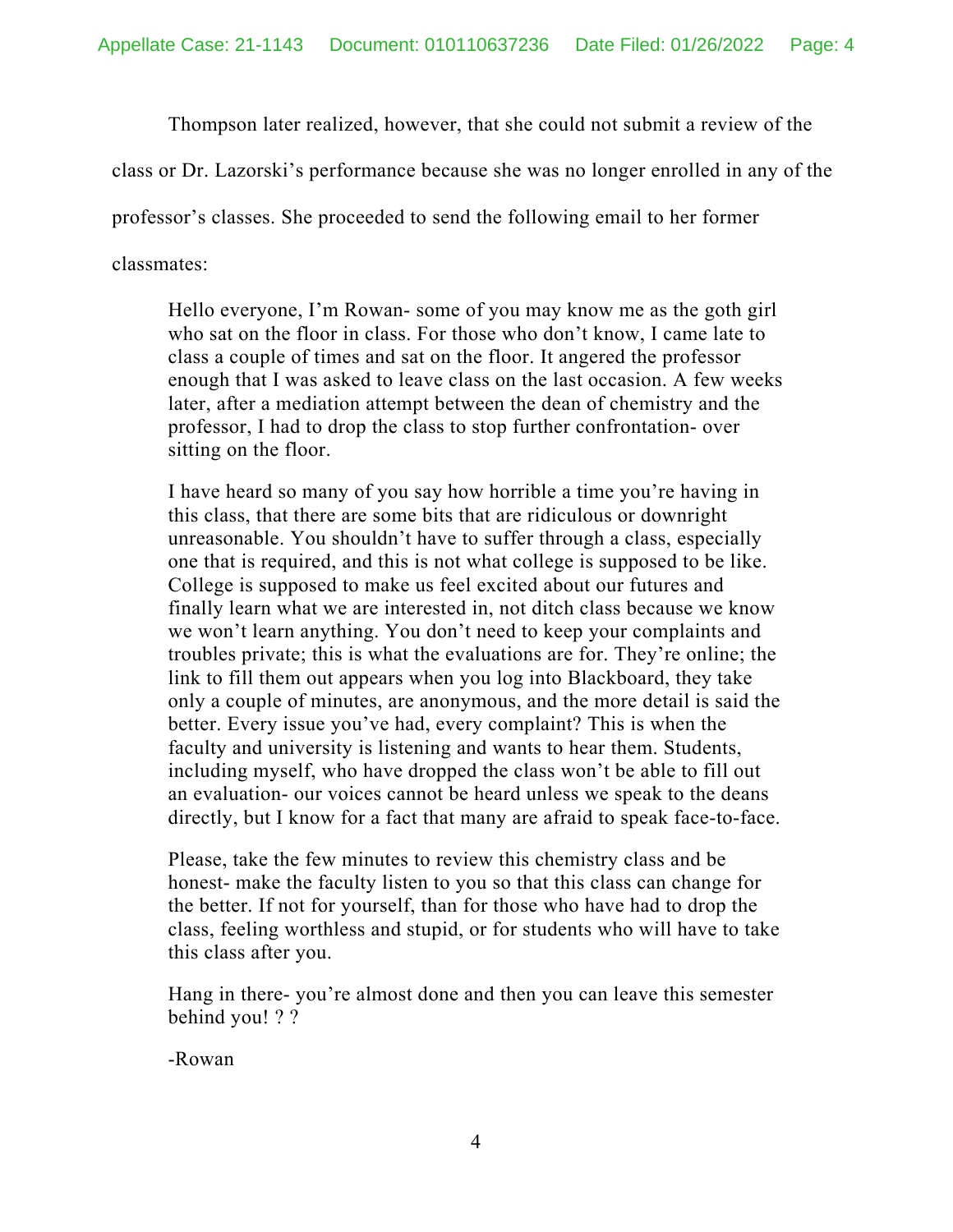Aplt. App. at 9–10. The complaint alleges that the email did "not involve a substantial interference or material disruption to the work of MSU" and did "not impinge on the rights of any other student." Aplt. App. at 13.

On April 25, Thompson received a letter from Ragland informing her that "the Dean of Students Office received reports that [Thompson] may have violated provisions of the Student Code of Conduct"; that these reports concerned "the disagreement between [Thompson] and Dr. Lazorski"; that, specifically, Thompson's email to her former classmates "may have violated the Student Code of Conduct"; that Thompson had to meet with Ragland; and that Thompson was subject to a "No Contact order" restricting her from communicating with Dr. Lazorski. Aplt. App. at 9–10. Ragland's letter specifically cautioned: "Further, due to the persistent communication and disruption your communication is about Dr. Lazorski (sic), you are restricted from discussing Dr. Lazorski with any student in the CHE 1800 course or any of Dr. Lazorski's classes, as this would be a violation of the this No Contact Directive (sic)." Aplt. App. at 10.

Thompson then filed the present suit. She sought compensatory and punitive damages, though not injunctive relief. Ragland moved to dismiss for failure to state a claim, asserting that he was entitled to qualified immunity. The district court granted the motion. It bypassed the constitutional question, holding that even if Ragland's conduct abridged the First Amendment, he did not violate clearly established law.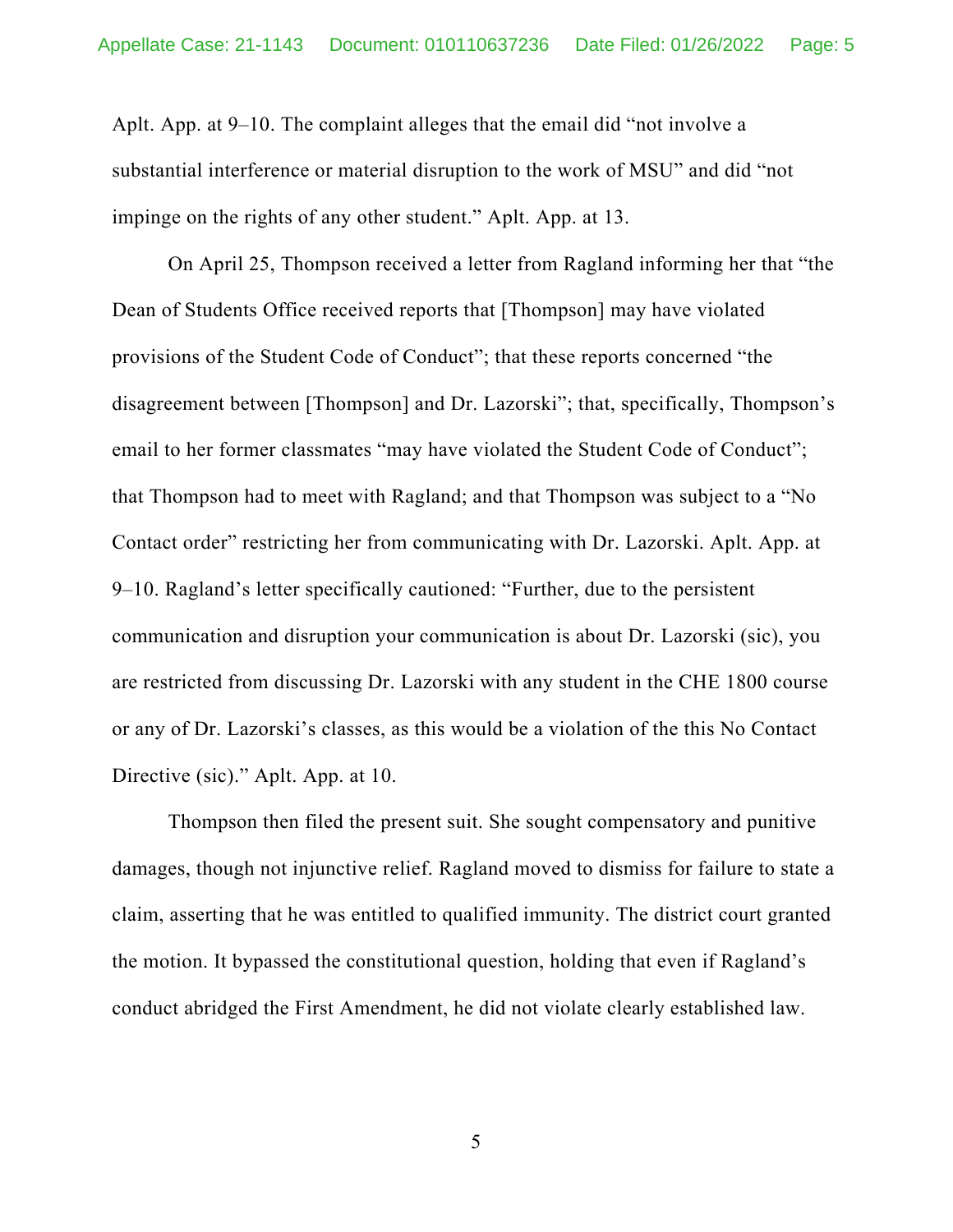### **II. DISCUSSION**

### **A. Qualified immunity**

We review de novo a district court's ruling on a motion to dismiss a complaint because of qualified immunity. *See Brown*, 662 F.3d at 1162.

Public officials "are entitled to qualified immunity under § 1983 unless (1) they violated a federal statutory or constitutional right, and (2) the unlawfulness of their conduct was clearly established at the time." *District of Columbia v. Wesby*, 138 S. Ct. 577, 589 (2018) (internal quotation marks omitted). To establish that the law was clearly established in this context, the plaintiff must point to Supreme Court or Tenth Circuit precedents in point, or to the clear weight of authority from other circuit courts deciding that the law was as the plaintiff maintains. *See Cox v. Wilson*, 971 F.3d 1159, 1171 (10th Cir. 2020). "[E]xisting law must have placed the constitutionality of the [public official's] conduct beyond debate." *Wesby*, 138 S. Ct. at 589 (internal quotation marks omitted). But "a general constitutional rule already identified in the decisional law may apply with obvious clarity to the specific conduct in question, even though the very action in question has not previously been held unlawful." *Hope v. Pelzer*, 536 U.S. 730, 741 (2002) (brackets and internal quotation marks omitted).

The procedural posture of the qualified-immunity inquiry may be critical. Because they turn on a fact-bound inquiry, "qualified immunity defenses are typically resolved at the summary judgment stage" rather than on a motion to dismiss. *Thomas v. Kaven*, 765 F.3d 1183, 1194 (10th Cir. 2014). "Asserting a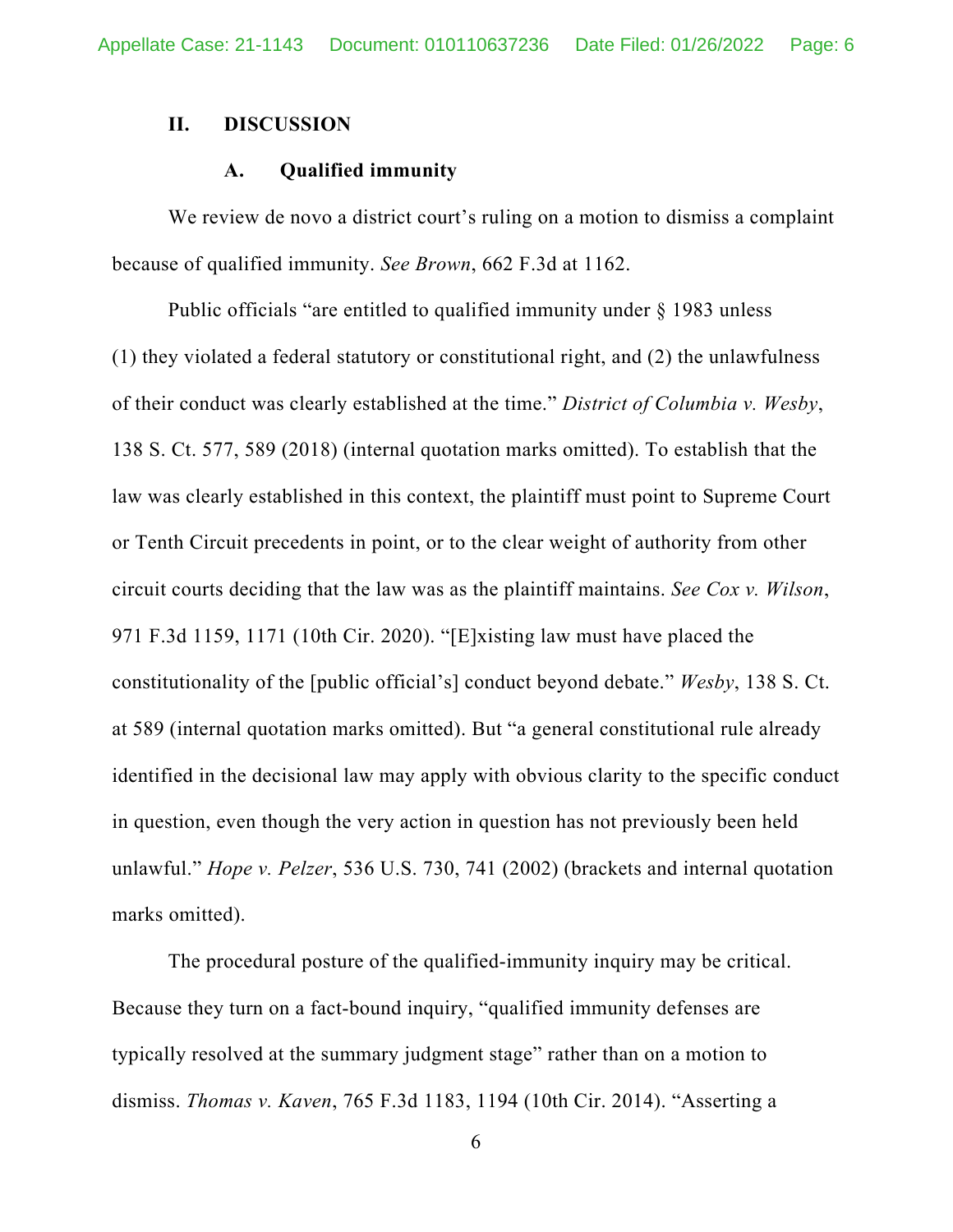qualified immunity defense via a Rule  $12(b)(6)$  motion . . . subjects the defendant to a more challenging standard of review than would apply on summary judgment." *Id.* (internal quotation marks omitted). On a motion to dismiss, "it is the defendant's conduct *as alleged in the complaint* that is scrutinized for [constitutionality]." *Behrens v. Pelletier*, 516 U.S. 299, 309 (1996).

#### **B. Governing law**

The seminal case addressing freedom of speech in the school context is *Tinker v. Des Moines Independent Community School District*, 393 U.S. 503 (1969). After learning of a planned student protest, the school district instituted a policy prohibiting high-school students from wearing armbands. *See id*. at 504. Two highschool students and a junior-high student nevertheless wore black armbands in protest of the Vietnam War, and they were suspended. *See id*. The Supreme Court said that students do not "shed their constitutional rights to freedom of speech or expression at the schoolhouse gate." *Id*. at 506. But the Court also recognized that "conduct by the student, in class or out of it, which for any reason—whether it stems from time, place, or type of behavior—materially disrupts classwork or involves substantial disorder or invasion of the rights of others is, of course, not immunized by the constitutional guarantee of freedom of speech." *Id*. at 513. Finding in the record no "facts which might reasonably have led school authorities to forecast substantial disruption of or material interference with school activities" and no "disturbances or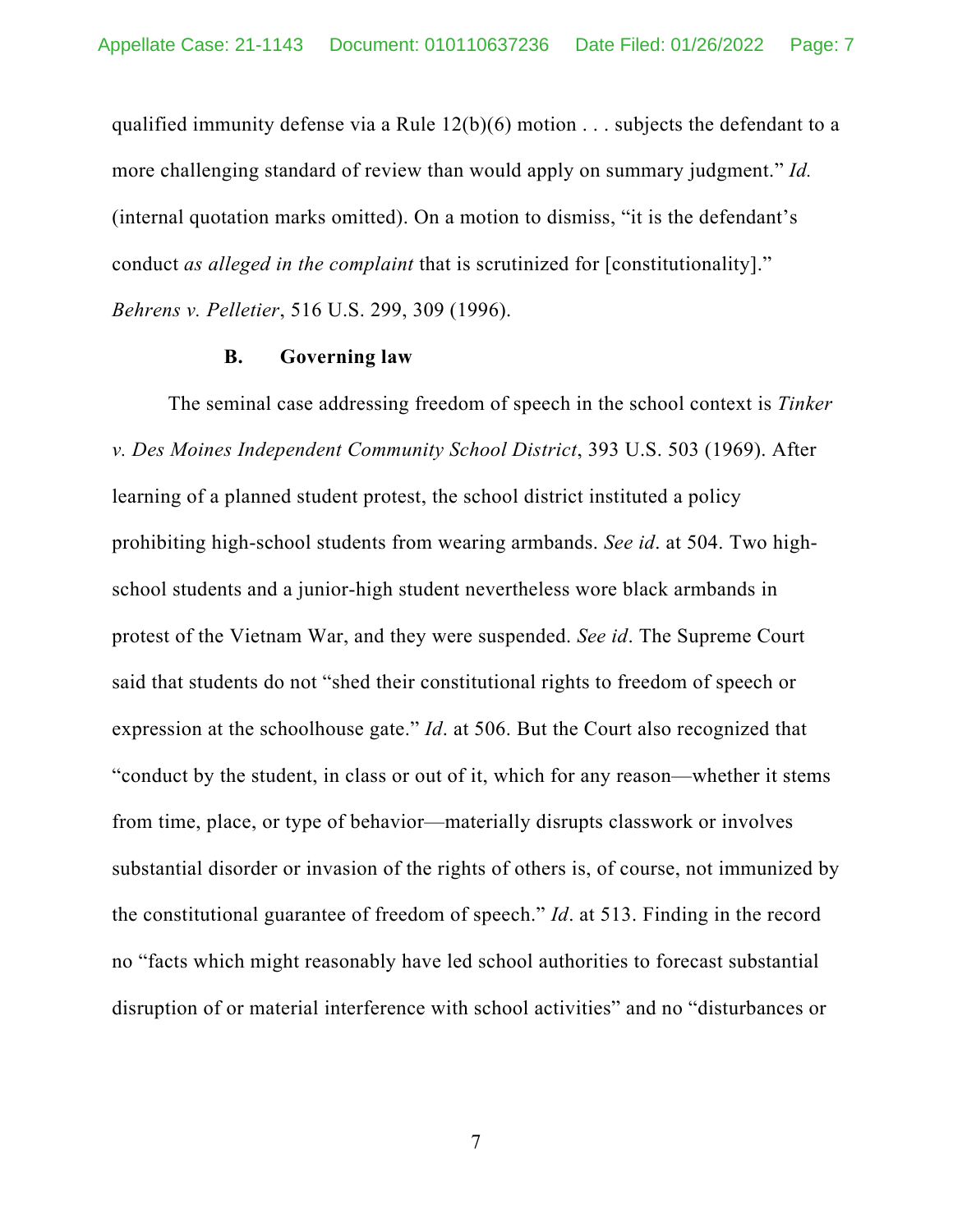disorders on the school premises in fact," the Court held that the school district had violated the students' First Amendment rights. *Id*. at 514.

The Court soon extended *Tinker* to public universities and colleges in two cases. In *Healy v. James*, 408 U.S. 169, 170–79 (1972), the Court considered whether a state college's denial of a left-wing organization's application to form a student group denied the group's right of association under the First Amendment. The lower courts had held that no associational interest was infringed because all the college had done was deny the group the college's stamp of approval and the student group had not met its purported burden to show that it was entitled to recognition. *See id.* at 182–84. The Supreme Court reversed and remanded because the lower courts (1) had "discount[ed] the existence of a cognizable First Amendment interest," *id.* at 184 (by not considering that the organization was denied the use of campus facilities for meetings and the use of the school newspaper and campus bulletin boards, *see id.* at 181), and (2) had incorrectly placed the burden of proof on the students to show eligibility for recognition rather than on the college to prove ineligibility, *see id.* at 183–85. The Court recognized that "[s]tate colleges and universities are not enclaves immune from the sweep of the First Amendment." *Id*. at 180. And it rejected "the view that, because of the acknowledged need for order, First Amendment protections should apply with less force on college campuses than in the community at large." *Id*. Noting that "denial of recognition was a form of prior restraint," it imposed on the college a "heavy burden . . . to demonstrate the appropriateness of [the denial]." *Id.* at 184 (internal quotation marks omitted). But the Court cautioned that "First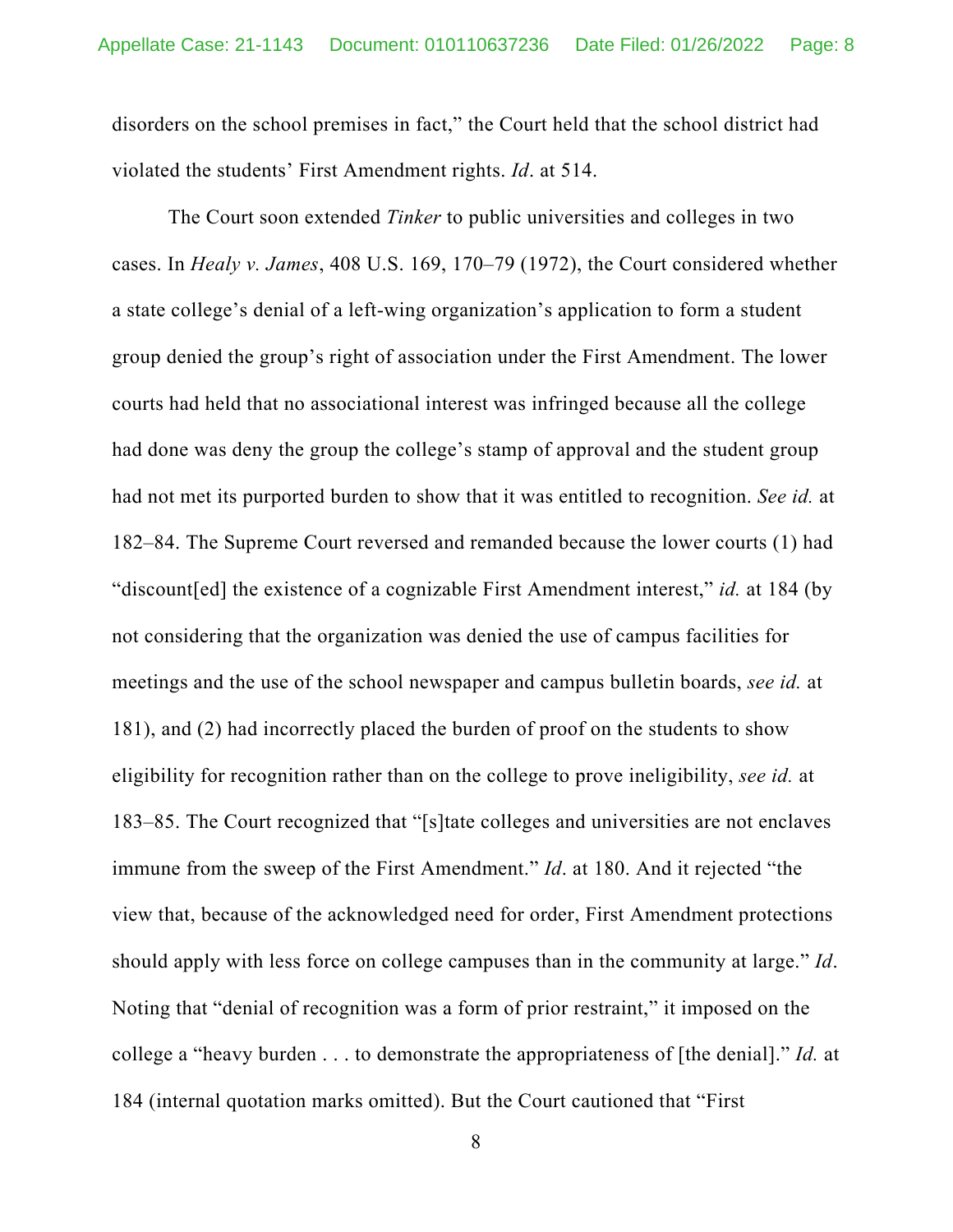Amendment rights must always be applied in light of the special characteristics of the environment in the particular case." *Id*. at 180 (ellipsis and internal quotation marks omitted). And the Court maintained that although students in higher education enjoy the protection of the First Amendment, a university "may expect that its students adhere to generally accepted standards of conduct" that govern "the time, the place, and the manner" of student speech. *Id*. at 192–93 (internal quotation marks omitted). The Court remanded to the lower court to determine whether the denial of recognition could be justified.

The next year, in *Papish v. Board of Curators of University of Missouri*, 410 U.S. 667, 667–68 (1973) (per curiam), the Court considered the expulsion of a graduate student at a public university for her distribution of an underground newspaper that contained a vulgar headline and a political cartoon depicting policemen raping the Statue of Liberty. The university had found that the student had violated provisions of the university's code of conduct requiring students "to observe generally accepted standards of conduct" and prohibiting "indecent conduct or speech." *Id.* at 668. But the Court declared that there was not evidence of "any" disruption of campus order or interference with the rights of others," *id*. at 670 n.6, and concluded that the student "was expelled because of the disapproved *content* of the newspaper rather than the time, place, or manner of its distribution," *id*. at 670, thereby violating the student's First Amendment rights, *see id.* at 671.

Since then, the Supreme Court has elaborated on the circumstances in which a school can penalize student speech. In *Bethel School District No. 403 v. Fraser*, 478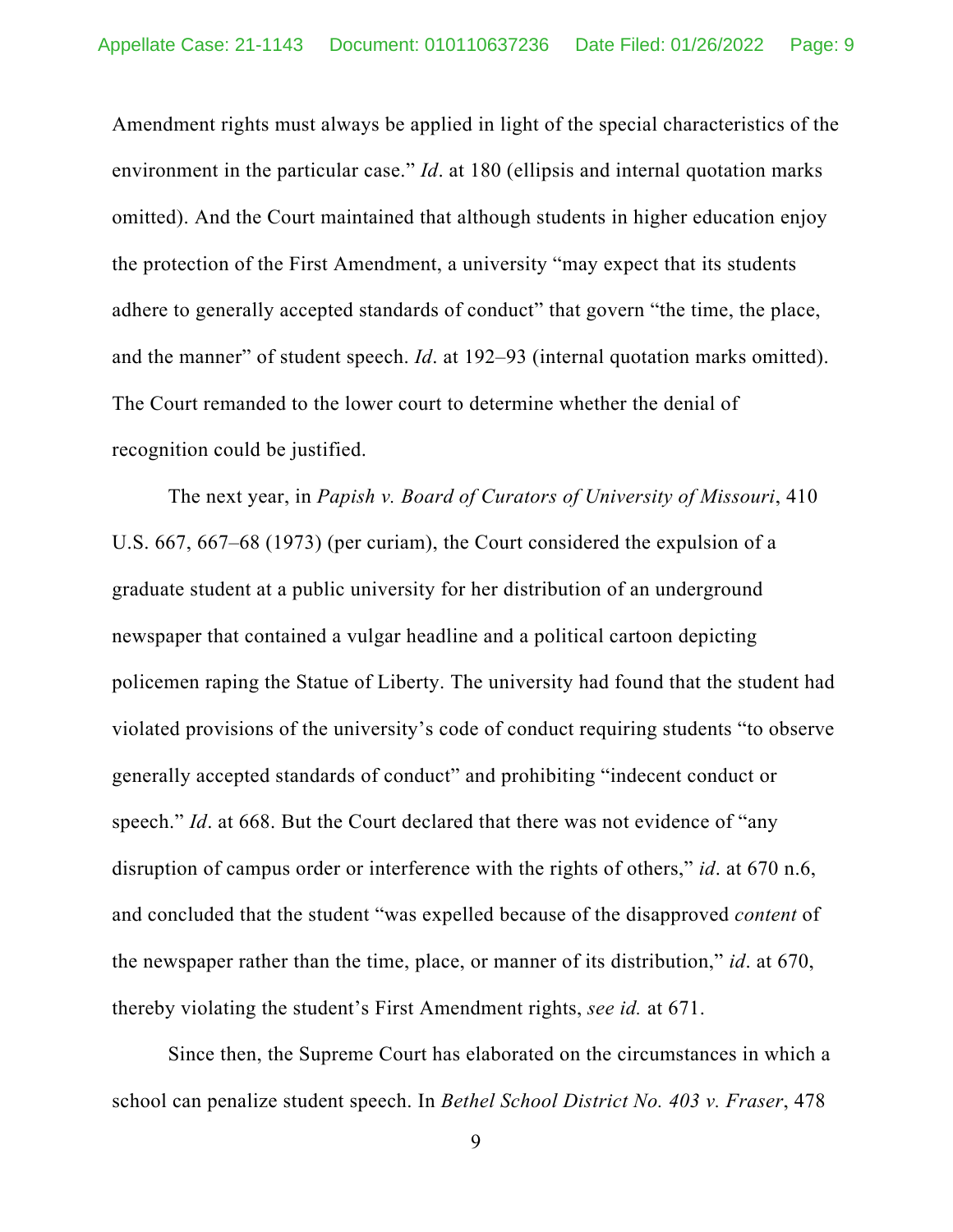U.S. 675, 677–78 (1986), a student was disciplined for giving a speech to a school assembly in which he used an elaborate sexual metaphor. The Court held that a school may restrict "sexually explicit, indecent, or lewd speech," even if the speech is not disruptive. *Id*. at 684. In *Hazelwood School District v. Kuhlmeier*, 484 U.S. 260, 262–64 (1988), a high-school principal prevented the school newspaper from publishing stories about pregnancy and divorce in the proposed issue. The Court held (1) that the school newspaper was intended "as a supervised learning experience for journalism students," not as a public forum, and its content was therefore subject to school regulation "in any reasonable manner," *id*. at 270; and (2) that schools "do not offend the First Amendment by exercising editorial control over the style and content of student speech in school-sponsored expressive activities so long as their actions are reasonably related to legitimate pedagogical concerns," *id*. at 273. In *Morse v. Frederick*, 551 U.S. 393, 397–99 (2007), the Court reviewed a high-school student's suspension after he unfurled a banner arguably promoting marijuana use at a schoolsponsored and school-supervised event. Recognizing that "*Tinker* [was] not the only basis for restricting student speech," *id*. at 406, the Court held that the school could "restrict student expression that they reasonably regard as promoting illegal drug use," *id*. at 408, even if the school could not show that the speech presented a "risk of substantial disruption," *id*. at 399 (internal quotation marks omitted); *see also id.* at 422–23 (Alito, J., concurring) (joining Court's opinion "on the understanding that the opinion does not hold that the special characteristics of the public schools necessarily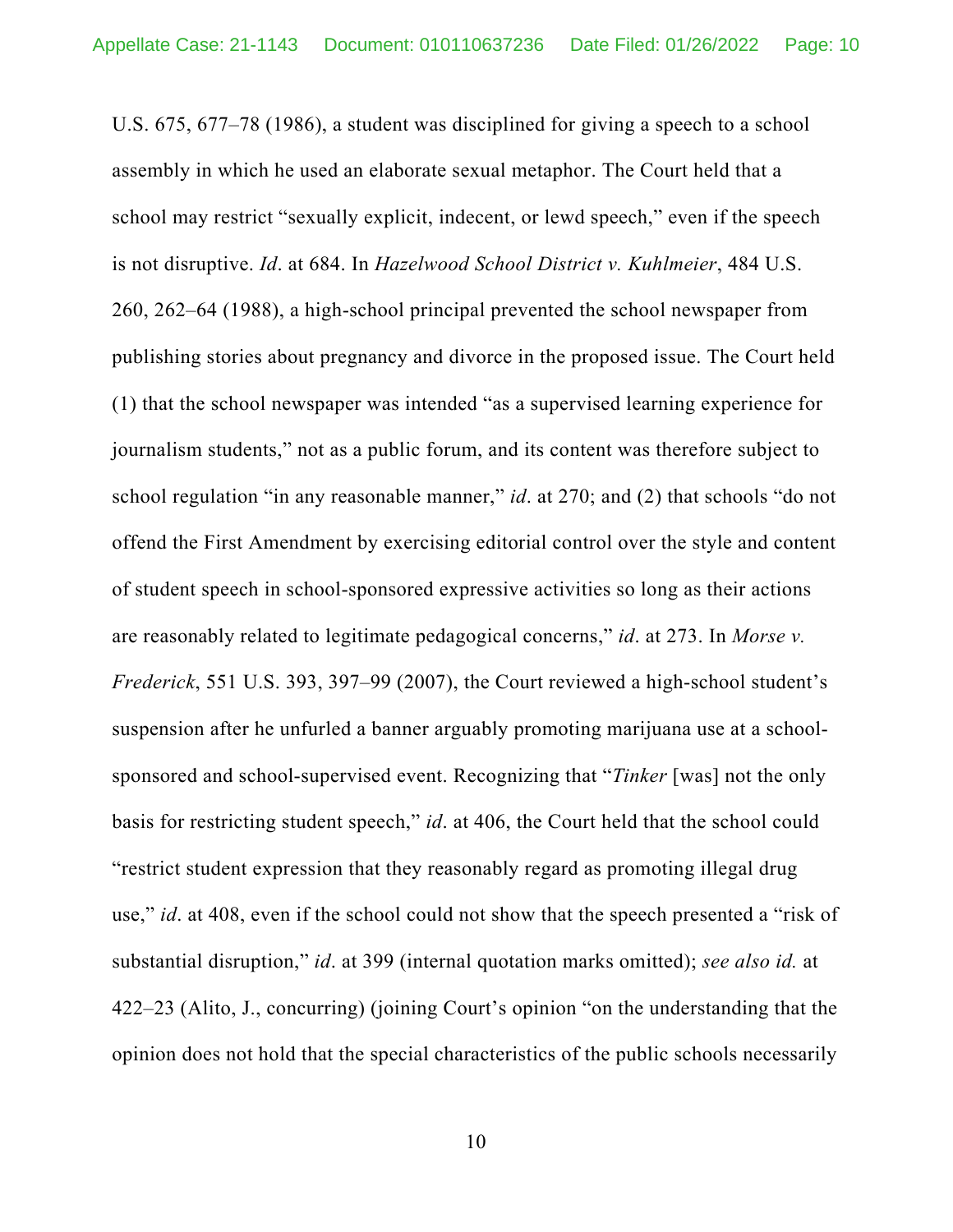justify any . . . speech restrictions [beyond those set forth in *Morse*, *Fraser*, and *Kuhlmeier*]").1

In addition to this Supreme Court authority, there is highly relevant circuit precedent. Thompson relies chiefly on *Seamons v. Snow*, 84 F.3d 1226 (10th Cir. 1996). The plaintiff was a member of his high school's football team who had been hazed by five teammates who duct-taped him, nude, to a towel rack. *See id.* at 1230. He reported the hazing to school administrators, the principal, and his coach. *See id.*  But instead of disciplining the five teammates, the coach demanded that the plaintiff apologize to his teammates for betraying them. *See id.* He refused and was dismissed from the team. *See id*. He sued various school officials, the school, and the school district under § 1983, alleging, among other things, a First Amendment claim that he was denied a benefit (being on a football team) because of his speech (reporting the hazing incident to his parents and school officials). *See id*. at 1237. We held that,

<sup>&</sup>lt;sup>1</sup> We also note the one Supreme Court decision on student speech that postdates the events in this case. In *Mahanoy Area School District v. B. L.*, 141 S. Ct. 2038, 2043 (2021), a student not selected for a school cheerleading squad posted a vulgar Snapchat message criticizing her nonselection while she was off campus outside of school hours. Although the Court recognized that a school's "license to regulate student speech" does not "always disappear when a school regulates speech that takes place off campus," *id.* at 2045, it held that the school had violated the student's First Amendment rights because the school was not engaged in (or authorized to engage in) any general effort to prevent off-campus vulgarity, the post did not sufficiently disrupt classroom or other school activities, and the post did not cause any serious decline in team morale, *see id.* at 2047–48. Because this decision was issued only in 2021, it cannot establish what the law clearly was when Thompson was disciplined. A recent case contrary to Thompson's position could indicate that law favoring Thompson was *not* clearly established at the time of her discipline; but *Mahanoy Area School District* is fully consistent with Thompson's theory of liability.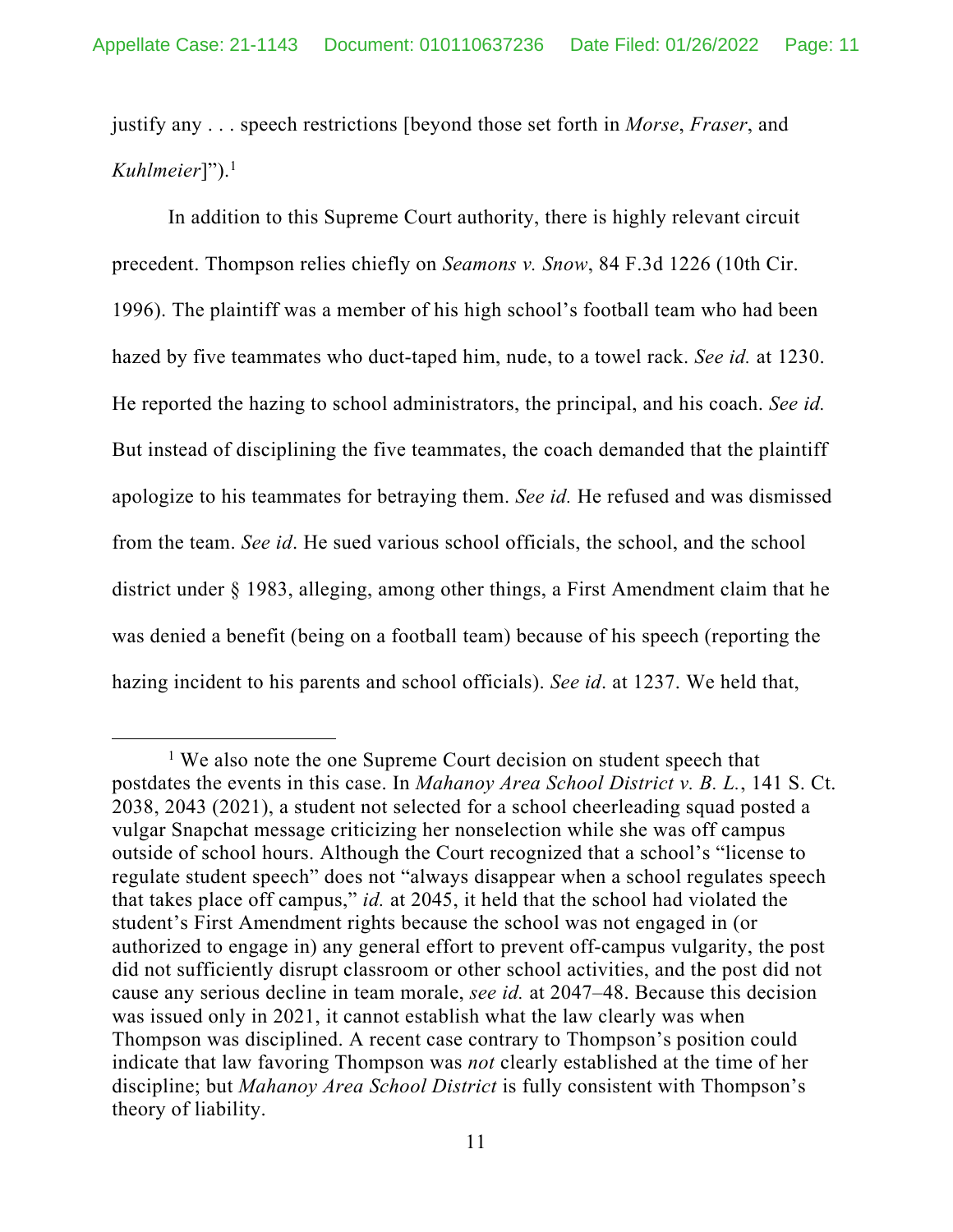under *Tinker*, a school could restrict a student's speech only if the speech "would 'substantially interfere with the work of the school or impinge upon the rights of other students.'" *Id.* (quoting *Tinker*, 393 U.S. at 509). We further followed *Tinker* in stating that "undifferentiated fear or apprehension of disturbance is not enough to overcome the right to freedom of expression," and "the mere desire to avoid the discomfort and unpleasantness that always accompany an unpopular viewpoint cannot justify the prohibition by school officials of a particular expression of opinion." *Id.* (internal quotation marks omitted). Under the allegations of the complaint, the plaintiff's speech "neither disrupted classwork nor invaded the rights of other students," *id*. at 1238, and "[a]t most, the school's interest here was based on its fear of a disturbance stemming from the disapproval associated with [the plaintiff's] unpopular viewpoint regarding hazing in the school's locker rooms." *Id*. "Under *Tinker*," we concluded, "that is not a sufficient justification to punish [the plaintiff's] speech in these circumstances." *Id.* We held that the applicable law was clearly established and reversed the district court's dismissal on qualified-immunity grounds. *See id.* at 1238–39. We recognized, however, that the qualified-immunity issue could be revisited on a motion for summary judgment. *See id.* (citing *Behrens*, 516 U.S. at 305–09).

On the other hand, in *Taylor v. Roswell Independent School District*, 713 F.3d 25, 28–29 (10th Cir. 2013), we upheld the school's disapproval of the distribution of rubber fetus dolls by a group of religious high school students opposed to abortion. By the time that school officials halted distribution, some students had used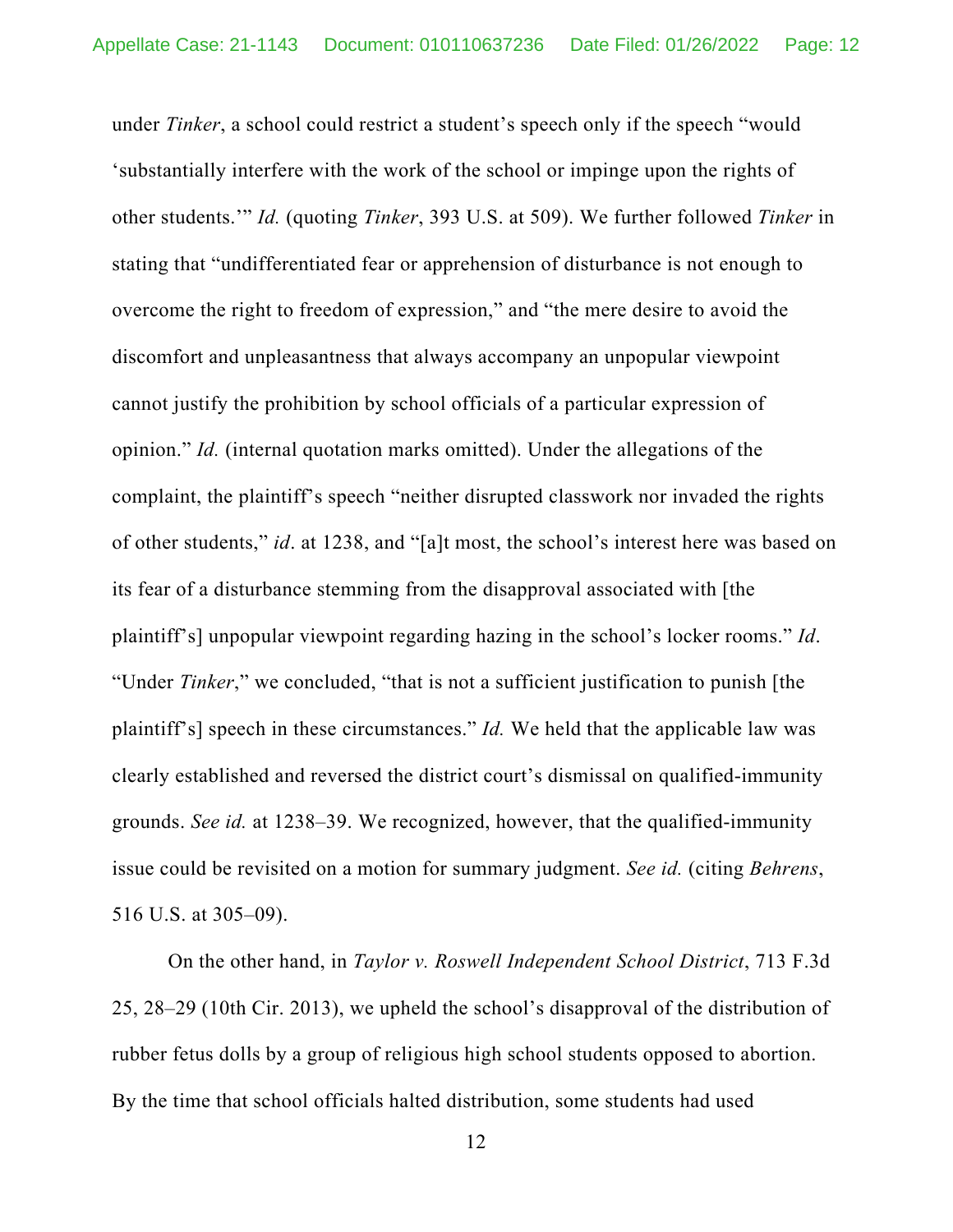dismembered heads of the dolls as rubber balls and thrown them against the wall; others threw dolls and doll parts at the ceiling, where they became stuck; some dolls were used to plug toilets; others were set on fire; and classroom instruction was disrupted when students threw dolls and doll parts during class. *See id.* at 31. We held that halting further distribution of the dolls was justified under *Tinker* by the reasonable belief that further substantial disruption would occur. *See id.* at 37–39.

## **C. Analysis**

 We think the foregoing precedents clearly establish that Thompson's complaint adequately states a First Amendment violation. Indeed, this case is, at least at the present stage of the proceedings, an easy one. Thompson's speech was restricted. And there is no apparent legitimate basis for this restriction.

On appeal Ragland has not argued that Thompson's communications were vulgar, as in *Fraser*, 478 U.S. at 677–78, or otherwise violated valid restrictions on the time, place, or manner of speech, *see Healy*, 408 U.S. at 192–93. Nor has he suggested that Thompson was disciplined for violating the rules for engaging in school-sponsored expressive activity, *see Kuhlmeier*, 484 U.S. at 273, or for advocating unlawful conduct, *see Morse*, 551 U.S. at 408. Though Ragland's letter to Thompson suggested that "she may have violated" MSU's Student Code of Conduct, Aplt. App. at 9, on appeal he has not claimed such a violation, and the record does not support any violation.2

 $2$  Even on a motion to dismiss, Ragland could have produced the Code and asked the district court to consider it. *See Gee v. Pacheco*, 627 F.3d 1178, 1186 (10th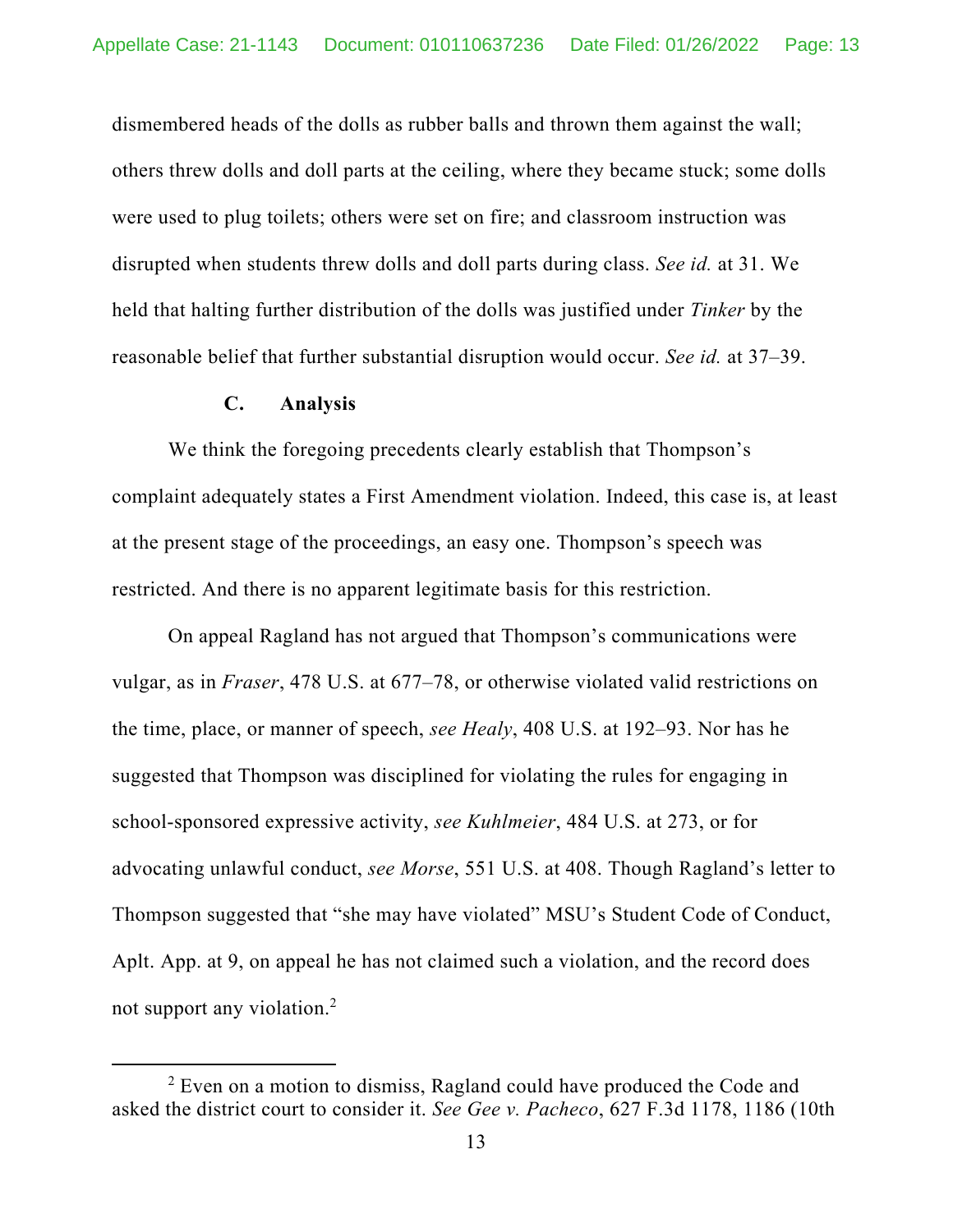The justification for the restriction that Ragland provides in his briefs is that Thompson created disruption. He relies in part on the disruption caused to the two classes Thompson attended when she sat on the floor. Those two classes were in early February 2019. Ragland's letter to Thompson was in late April. In the interim (sometime after the mediation on March 18) Thompson sent her email to fellow students. A reasonable factfinder could readily determine that the discipline was imposed on Thompson because of the email, not just because of the two classroom incidents that caused minimal disruption and had apparently been resolved by Thompson's dropping the class. *See Nieves v. Bartlett*, 139 S. Ct. 1715, 1722 (2019) (requiring but-for causation to establish claim of First Amendment retaliation).

The other possible cause of disruption was Thompson's email to fellow students. But there is no evidence of any disruption caused by the email; on the contrary, the complaint alleges that there was no disruption to the work of MSU, and none was mentioned in Ragland's letter imposing the discipline. Nor could disruption be reasonably anticipated. Thompson merely sent a respectful, noninflammatory email expressing her dissatisfaction with a professor's performance and encouraging her former classmates to submit "honest" reviews about the class and the professor. Aplt. App. at 9–10. What Ragland argues in his appellate brief is remarkable. He claims that Thompson's "efforts to encourage other students to give negative

Cir. 2010) (court reviewing motion to dismiss can consider "documents referred to in the complaint if the documents are central to the plaintiff's claim and the parties do not dispute the documents' authenticity" (internal quotation marks omitted)).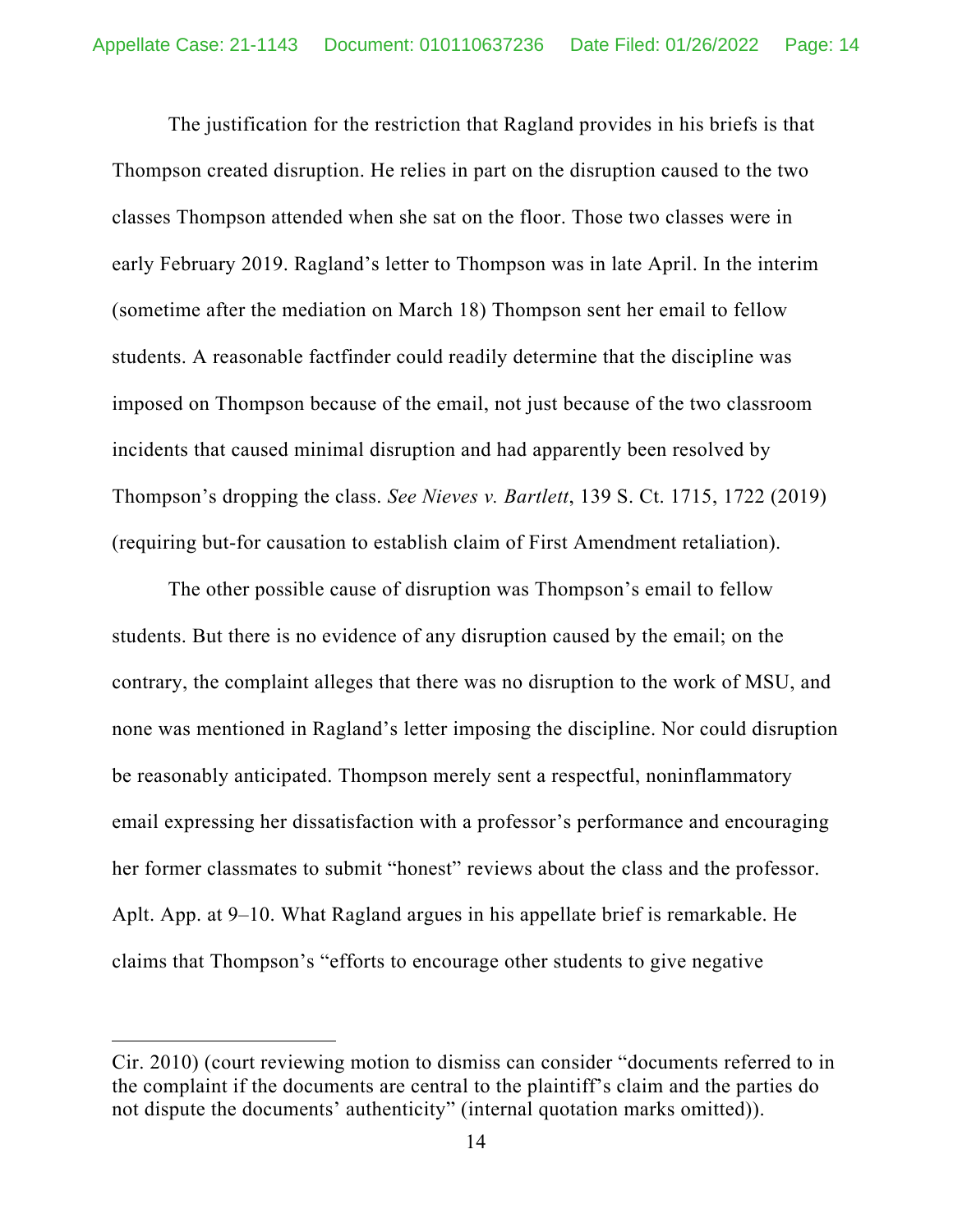evaluations would disrupt Dr. Lazorski's career and her relationship with her students, as well as [MSU's] efforts in employing faculty to conduct the class." Aplee. Br. at 20. This rationale is totally inconsistent with our opinion in *Seamons*, where the plaintiff's complaint against his teammates could have caused them serious repercussions. If we were to accept that rationale, there would be no First Amendment protection for criticism of government employees. Moreover, student critiques of faculty members are widely recognized as a useful mechanism for improving college teaching, and the complaint alleges that Thompson was encouraged at the mediation to submit an evaluation of her professor. It was only after she learned that her departure from the class precluded her from submitting her own evaluation that she sent the email encouraging others to do so.

We conclude that at the time of Ragland's letter to Thompson, the law was clearly settled that Thompson could not be disciplined for sending her email to fellow students, at least as the facts are alleged in the complaint. To be sure, we cannot point to a precedent with identical facts. But the law was clear that discipline cannot be imposed on student speech without good reason. And when, as here, that discipline takes the form of a prior restraint on student speech, the law is especially clear: such prospective, content-based restrictions "carr[y] a presumption of unconstitutionality," *Taylor*, 713 F.3d at 42; *see also Se. Promotions, Ltd. v. Conrad*, 420 U.S. 546, 558- 59 (1975) ("The presumption against prior restraints is heavier—and the degree of protection broader—than that against limits on expression imposed by criminal penalties."). Ragland therefore bore a "heavy burden" to justify imposing such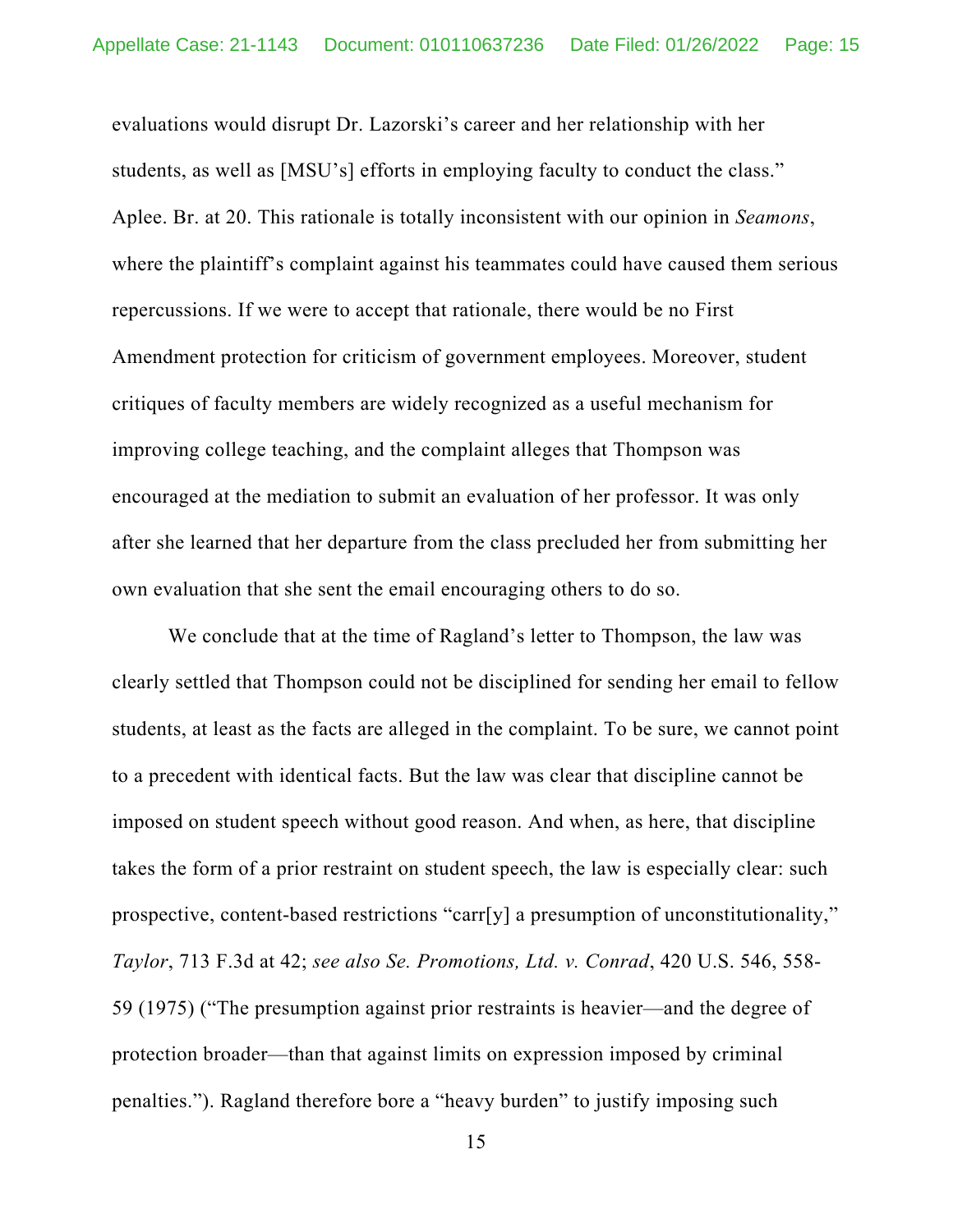limitations on Thompson's speech. *Healy*, 408 U.S. at 184 (internal quotation marks omitted). He has provided no such justification. As we had occasion to recognize quite recently, "conduct can sometimes violate a clearly established right even though the very action in question has not previously been held unlawful." *Sturdivant v. Fine*, No. 20–3147, 2022 WL 67734 at \*6 (10th Cir. Jan. 7, 2022) (internal quotation marks omitted).

 Of course, not every detail of the First Amendment law governing student speech is (or ever will be) settled. The recent *Mahanoy Area School District* decision by the Supreme Court acknowledged as much when it refrained from setting forth a comprehensive rule stating when schools can regulate off-campus speech. *See* 141 S. Ct. at 2045. But a great deal is settled. And in any given case the unsettled contours of the law may be irrelevant. For example, if it is clearly settled that imposing discipline for certain speech would be improper even if it was considered on-campus speech, then it is unnecessary to decide whether the speech was actually on campus rather than off campus (in which event the authority to impose discipline would be diminished). That is why Ragland can take little comfort from the two unpublished decisions of this court that he relies on in arguing that the law is not clearly established.<sup>3</sup> We summarize both decisions.

 $3$  An unpublished opinion cannot clearly establish the law, but it "can be quite relevant in showing that the law was *not* clearly established." *Grissom v. Roberts*, 902 F.3d 1162, 1168 (10th Cir. 2018).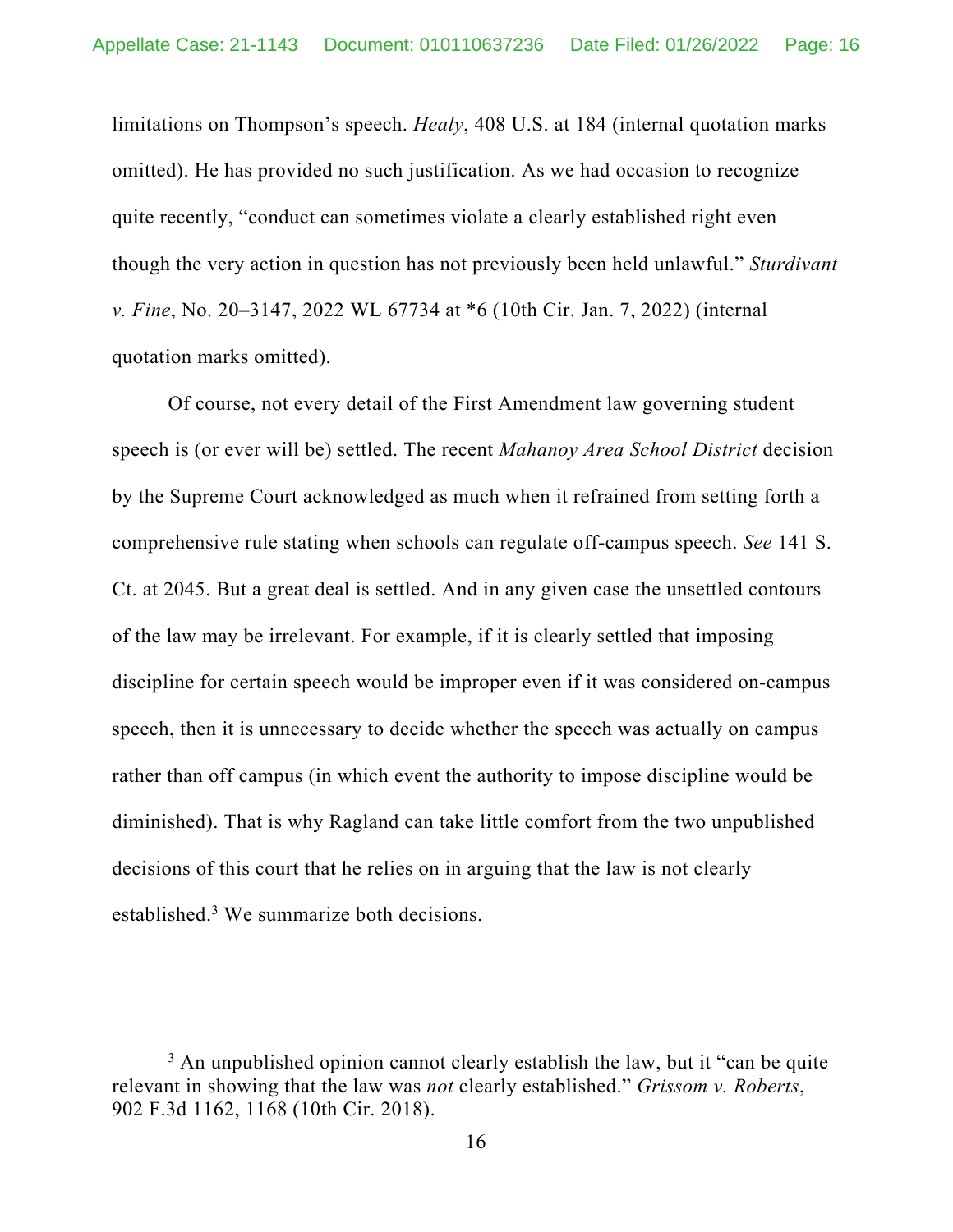In *Hunt v. Board of Regents of University of New Mexico*, 792 F. App'x 595, 598 (10th Cir. 2019), a University of New Mexico (UNM) medical student voiced his displeasure with the results of the 2012 presidential election in a Facebook post laced with vulgarity and attacks on pro-choice voters. UNM determined that the student's post had violated its campus-wide policy prohibiting "unduly inflammatory statements or unduly personal attacks" and "harass[ment of] others," as well as the UNM School of Medicine policy cautioning students to "[e]xercise discretion, thoughtfulness and respect for . . . colleagues, associates and the university's supporters/community" and to "[r]efrain from engaging in dialogue that could disparage colleagues, competitors, or critics." *Id*. (original brackets and internal quotation marks omitted). Accordingly, UNM administrators informed the student that any recommendation letters provided by the dean for the student's residency applications would report a professionalism violation unless the student took remedial measures. *Id*. at 599. We held that the UNM administrators were entitled to qualified immunity on the student's First Amendment claim, noting that some caselaw supported allowing professional schools "space" to hold students to "customary professional standards" and that the law was unsettled regarding whether students could be held accountable for "off-campus, online speech for the purpose of instilling professional norms." *Id*. at 605. The uncertainty regarding authority over off-campus, online speech was relevant only because there was authority to support discipline of students for their on-campus unprofessional speech.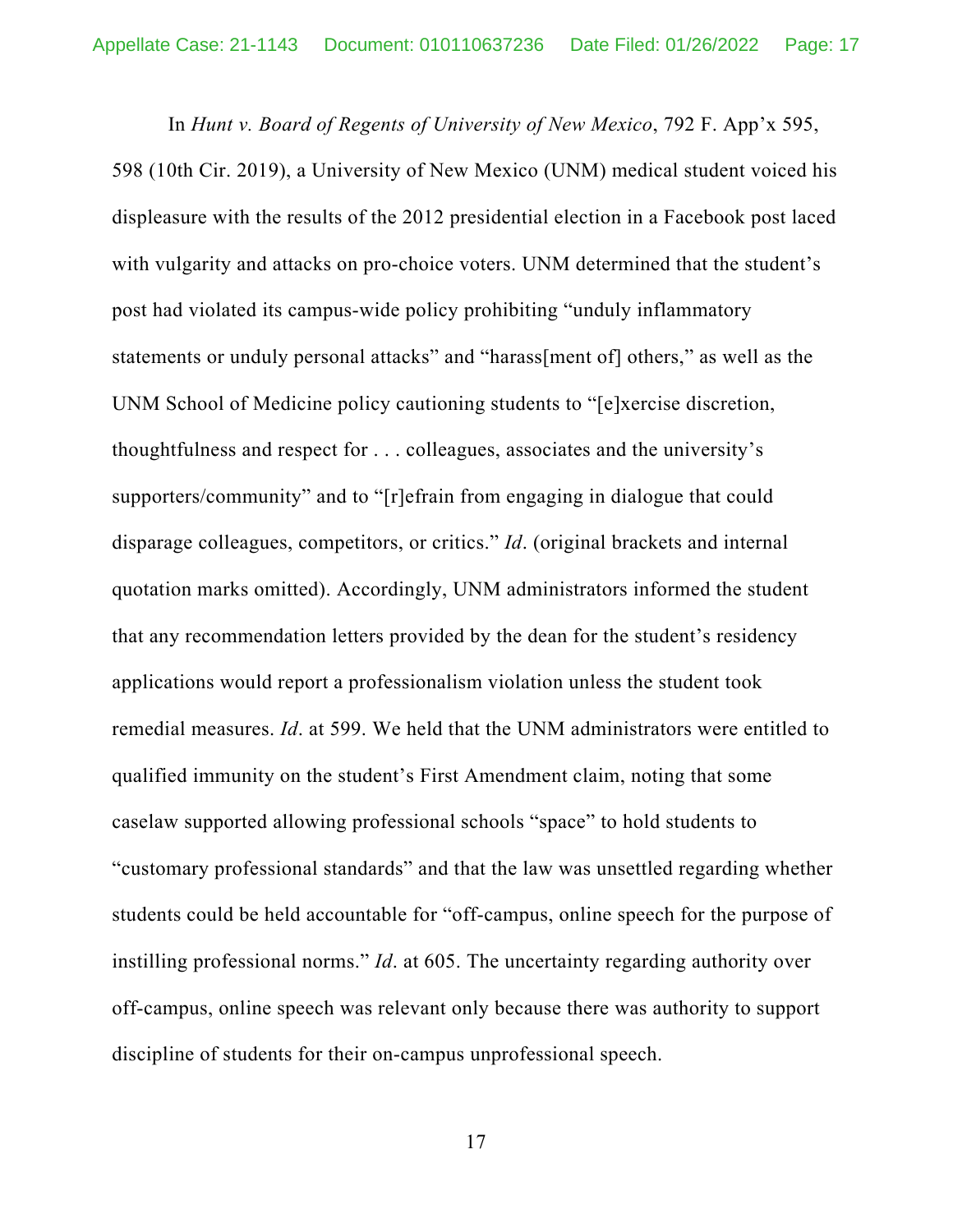In *Yeasin v. Durham*, 719 F. App'x 844, 845 (10th Cir. 2018), the plaintiff was an undergraduate at the University of Kansas (KU) who had physically restrained his ex-girlfriend A.W. in his car, taken her phone, threatened to kill himself if she broke up with him, threatened to spread rumors, and threatened to make the KU campus so hostile that A.W. would not want to attend school anywhere in the State. KU officials instituted a no-contact order prohibiting the student from communicating with A.W., or her family or friends. *See id.* at 846. After the student violated the order, KU expelled him. *See id.* at 846–48. Noting that the caselaw was unclear about the scope of a university's power to regulate speech that invades the rights of other students but that occurs off-campus or online, we held that the KU officials were entitled to qualified immunity. *Id*. at 850–52.

In contrast to *Hunt* and *Yeasin*, in this case it does not matter whether the law was unsettled regarding a school's power to regulate off-campus and online speech. Whatever the law said about this at the time of Ragland's actions, there would have been no reason for a university official to think that he had *more* power to regulate student speech as that speech's nexus to the university became more attenuated. *Hunt* and *Yeasin* concerned situations where student speech was at least arguably subject to discipline under established precedents—in *Hunt*, the plaintiff's speech may well have violated a professional school's legitimate standards of professional conduct, and in *Yeasin*, the plaintiff's speech likely constituted harassment. Those opinions discussed the law governing schools' ability to regulate students' off-campus and online speech only because the nexus between the universities' operation and the